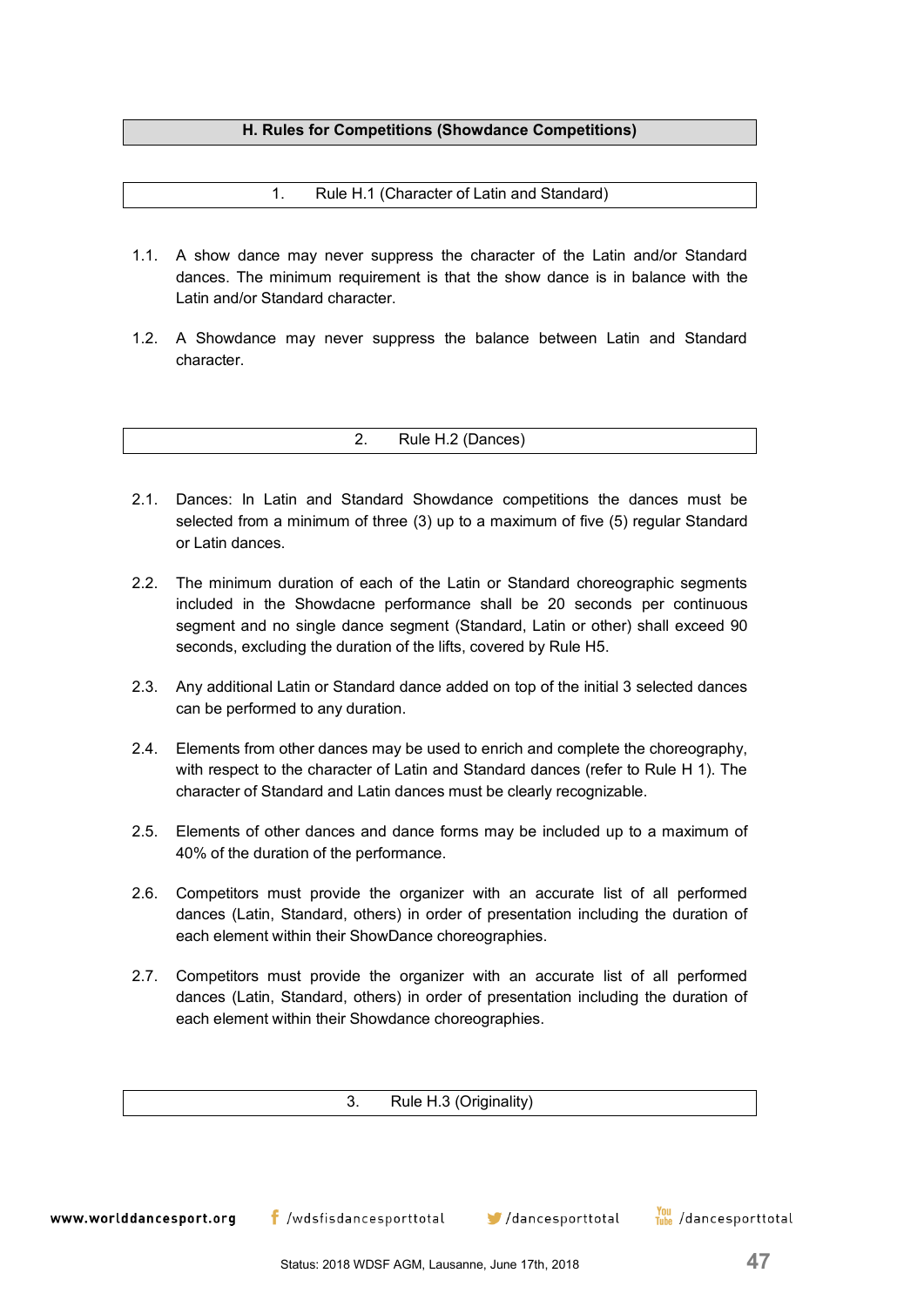3.1. Each competitive choreography should be an original piece of work created for the given couple. Plagiarism (not an admitted cover version) will result in a disqualification of the couple (including subsequently, after the competition).

4. Rule H.4 (Music)

# 4.1. Music

Competitors must provide the Organizers no later than 7 days before the competition with:

a) the full list of the music titles and other data, such as publisher(s), composer(s), arranger(s) needed by the organiser to comply with the copyright regulations.

- 4.2. Competitors must provide the Organizers with:
	- a) two (2) copies of a compact disc ("CD") recording of their selected music, and
	- b) a full, accurate and current list of selected titles on the CD or CDs including title(s), composer(s), arranger(s), publisher(s) and CD or record number(s).
	- c) Music burnt using some ordinary computer software onto a CD must first be tried out using a CD player by the competitor before submitting to the organizer. Music from other sources such as a mobile phone will not be accepted for use at the competition.
- 4.3. Time Limit

The whole performance consists of the entry to the dance floor, the main part and the exit from the dancefloor. Any entry or exit performed without music, are not judged and should not exceed 15 seconds each.

The performance can be started at any place at the floor, a clear sign or agreement with the DJ to start the music has to be arranged during the rehearsal.

The main part of the performance, which is judged, begins with the start of the music and finishes when the music stops. The duration of the total music must be a minimum of 3:00 minutes and the maximum of 3:30 minutes.

4.4. Couples not complying with the time limit requirements may be disqualified by the Chairperson.

5. Rule H.5 (Lifts)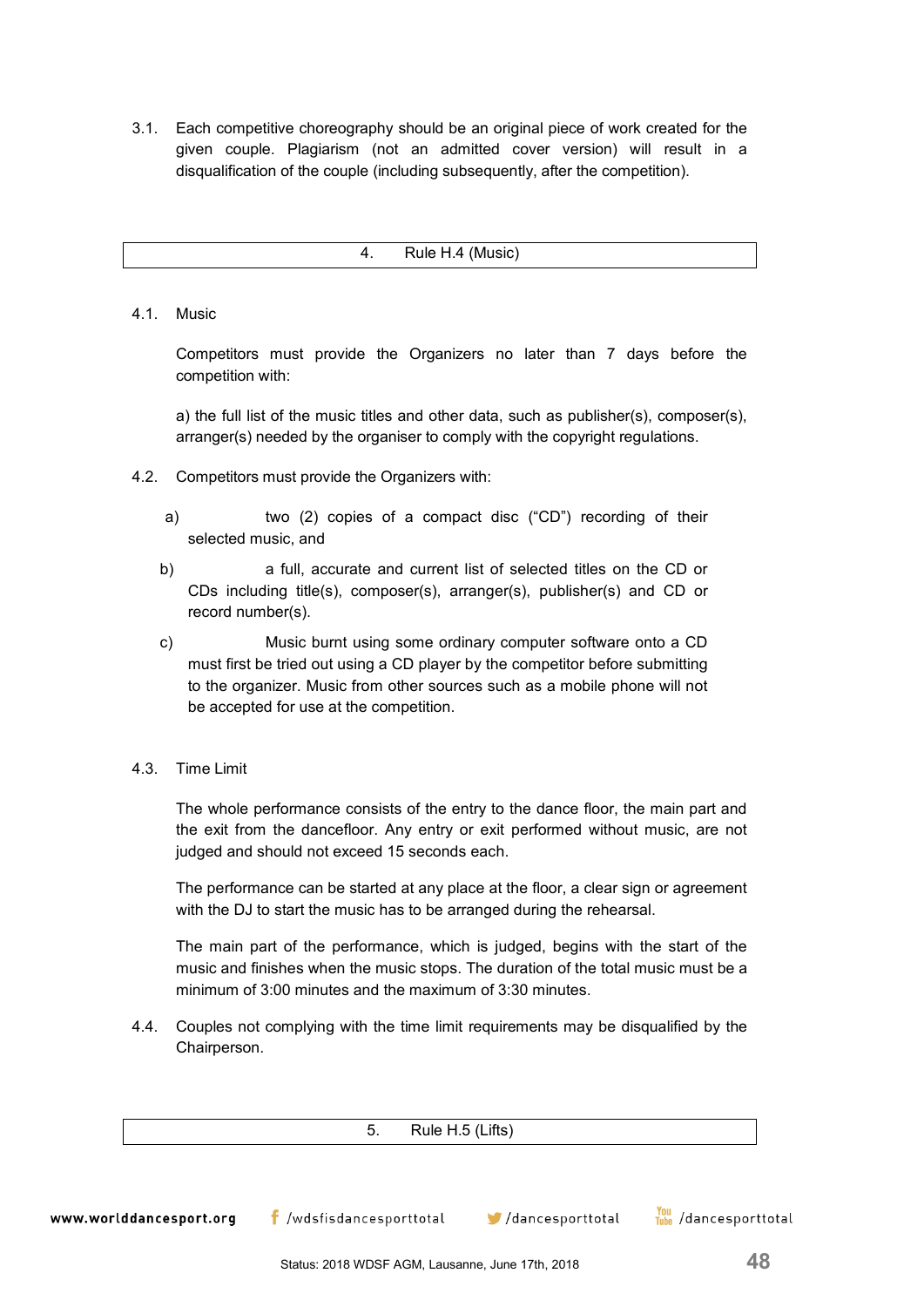- 5.1. A lift is any movement during which one member of a couple has both feet off the floor at the same time with the assistance or support of the other partner.
- 5.2. There is no restriction to the number of lifts to be performed.
- 5.3. Lifts can only be performed with the assistance of the dance partner without any use of the props.

| H e⊞R<br>. UNUSI<br>v.<br>11010110 |  |
|------------------------------------|--|
|                                    |  |

- 6.1. In Showdance Standard the couple may release the normal Standard Hold for a maximum of 50% of the total duration of the performance. Alternative hold is allowed if the Standard character is maintained.
- 6.2. In Showdance Latin there are no restrictions regarding the couple's hold.

| 7. | Rule H.7 (Rehearsals) |  |
|----|-----------------------|--|
|    |                       |  |

7.1. Organizers must grant each couple an opportunity to conduct a full rehearsal on the proposed competition floor, at a reasonably convenient time, for a minimum of 10 minutes' rehearsal time, to test the competition floor and the Organizer's production of the couple's selected music.

Every couple should be present a minimum of 15 minutes before they start their rehearsal.

- 7.2. All athletes, all WDSF Chairpersons, the WDSF Invigilator, and all camera operators, sound engineers, and lighting engineers must be present for the duration of all such rehearsals.
- 7.3. All shows will be filmed under rehearsal and during the show to be used only as information in any decision about violations of these Rules. The Chairperson must disqualify any couple who fail to appear for any rehearsal.
- 7.4. During a rehearsal the invigilator shall judge the dances based on any rules and regulations set by WDSF. In case of a violation of one or more of such rules and regulations the invigilator shall inform the respective couple, so they can make adjustments to their show.
- 7.5. Except for the above-mentioned changes in a Showdance all dancers must show the same show and choreography throughout the rehearsal and the competition. During the rehearsal and all competition rounds, the same dresses and costumes must be used, and the lighting and music shall be the same.
- 7.6. If a technical problem with the music occurs during a Showdance, the affected couple must be given the opportunity to demonstrate once more after the last

www.worlddancesport.org

 $\mathsf f$  /wdsfisdancesporttotal  $\mathsf f$ /dancesporttotal

You /dancesporttotal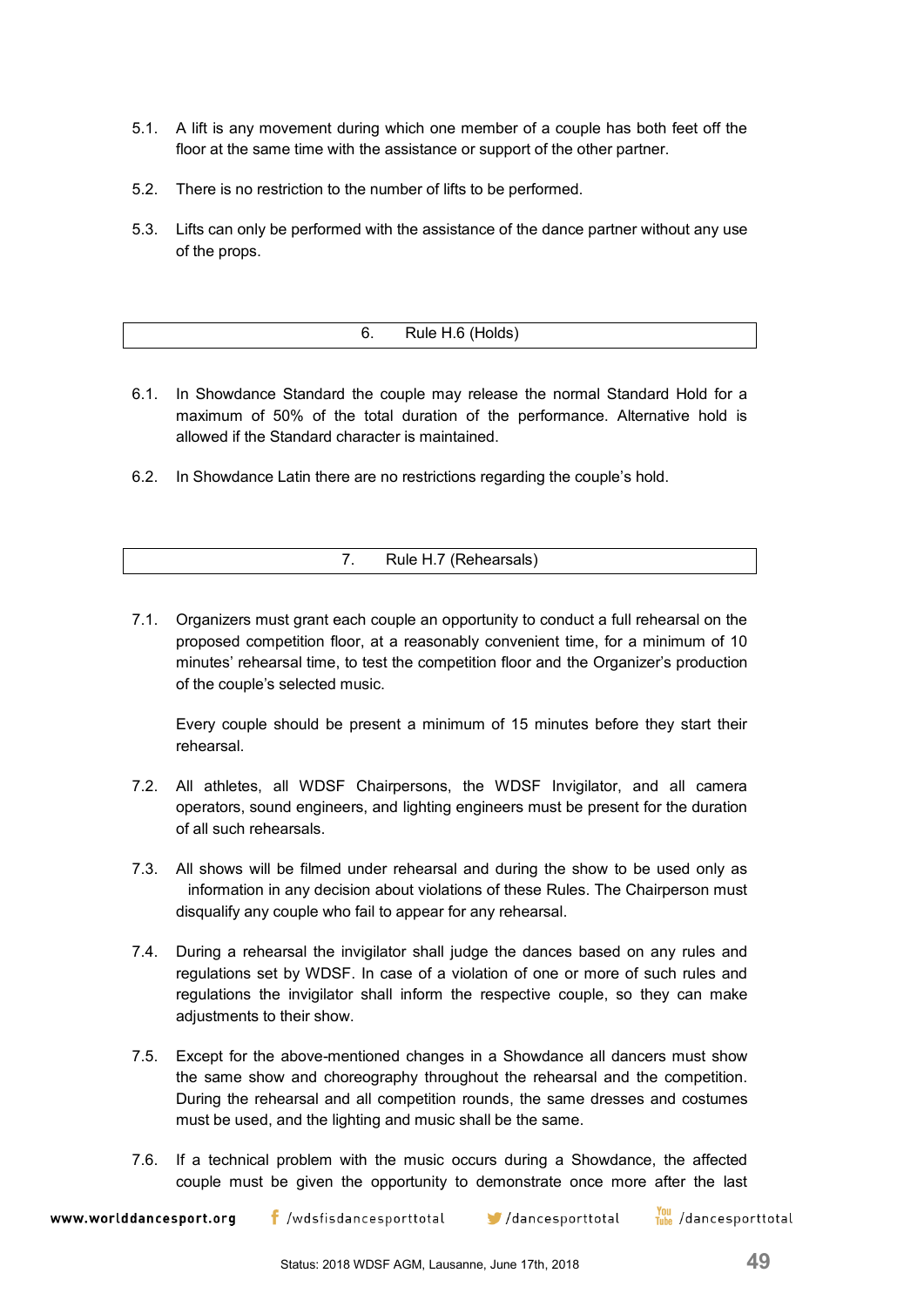couple in the rehearsal and must be given time to solve the problem with the music. If the problem cannot be solved they must be disqualified from the competition. If such problems occur for the first time during the first round, the same procedure applies so that the affected couple may repeat their performance after the last couple performs in the first round. The Invigilator shall immediately disqualify a couple who experience subsequent technical music problems.

## 8. Rule H.8 (Order of Performance)

8.1. In each round, the order of performances must be drawn under the scrutiny of the Chairperson. The draw made for rehearsals is used also for the first round of the competition

9. Rule H.9 (Lighting)

9.1. All couples must perform in the same lighting conditions in all rounds. Colour lighting may be used together with spotlights.

Follow spotlights may only be used to illuminate every couple in the same way.

9.2. Any direct glare of the competing couple has to be avoided by suitable measures such as positioning the spotlights as high as possible.

10. Rule H.10 (International Showdance Competitions)

- 10.1. International Showdance Competitions are held in the following disciplines:
	- a) Standard Showdance
	- b) Latin Showdance
- 10.2. Format
	- 10.2.1. For up to 18 couples a Showdance competition comprises only two (2) rounds including the final. The number of finalists depends on the number of entries as follows:
		- 7 or less couples final only
	- $\cdot$  8 to 12 couples  $\rightarrow$  6 finalists
	- 13 to 14 couples  $\rightarrow$  7 finalists
	- 15 to 16 couples  $\rightarrow$  8 finalists

www.worlddancesport.org

 $\mathsf f$  /wdsfisdancesporttotal

 $\blacksquare$ /dancesporttotal

You /dancesporttotal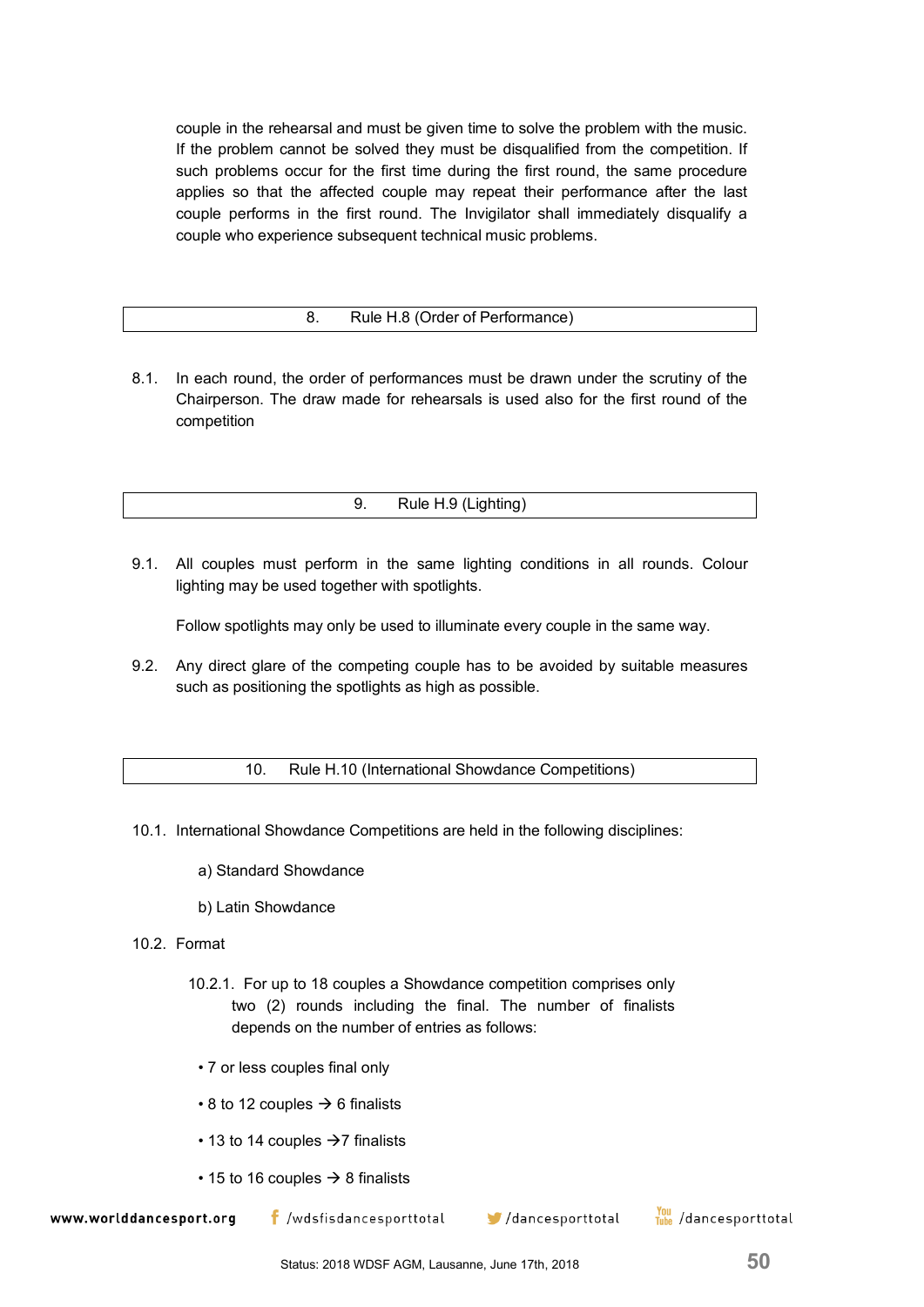## • 17 to 18 couples  $\rightarrow$  9 finalists

If 19 or more couples enter the competition, there must be 3 rounds. In this case, the number of the couples selected for the semi-final round is 12 for up to 24 couples and 50% of all couple dancing in the first-round if 25 couples or more enter the competition.

- 10.2.2. Competitors must perform the same choreography in the same order and to the same musical arrangement in every round.
- 10.2.3. There must be no pauses during any rounds.
- 10.2.4. The minimum interval between rounds is 30 minutes.
- 10.2.5. The minimum interval between rehearsal and first round is 3 hours.

## 11. Rule H.11 (Grades of Competition)

- 11.1. WDSF Showdance World Championships
	- 11.1.1. Adult and Youth
		- a) Types of competition

WDSF World Championships are held:

- aa) in the Standard dances
- bb) in the Latin American dances
- b) Invitations:

Invitations must be sent to all WDSF Member bodies.

c) Eligibility:

Every WDSF Member body may nominate two couples.

d) Reimbursement of expenses:

No travel expenses, two nights´ hotel accommodations. See rule B 5 and Appendix

#### 11.2. WDSF Showdance Continental Championships

- 11.2.1. Adult and Youth
- a) Types of competition

WDSF Continental Championships are held:

www.worlddancesport.org

 $\mathbf f$  /wdsfisdancesporttotal

/dancesporttotal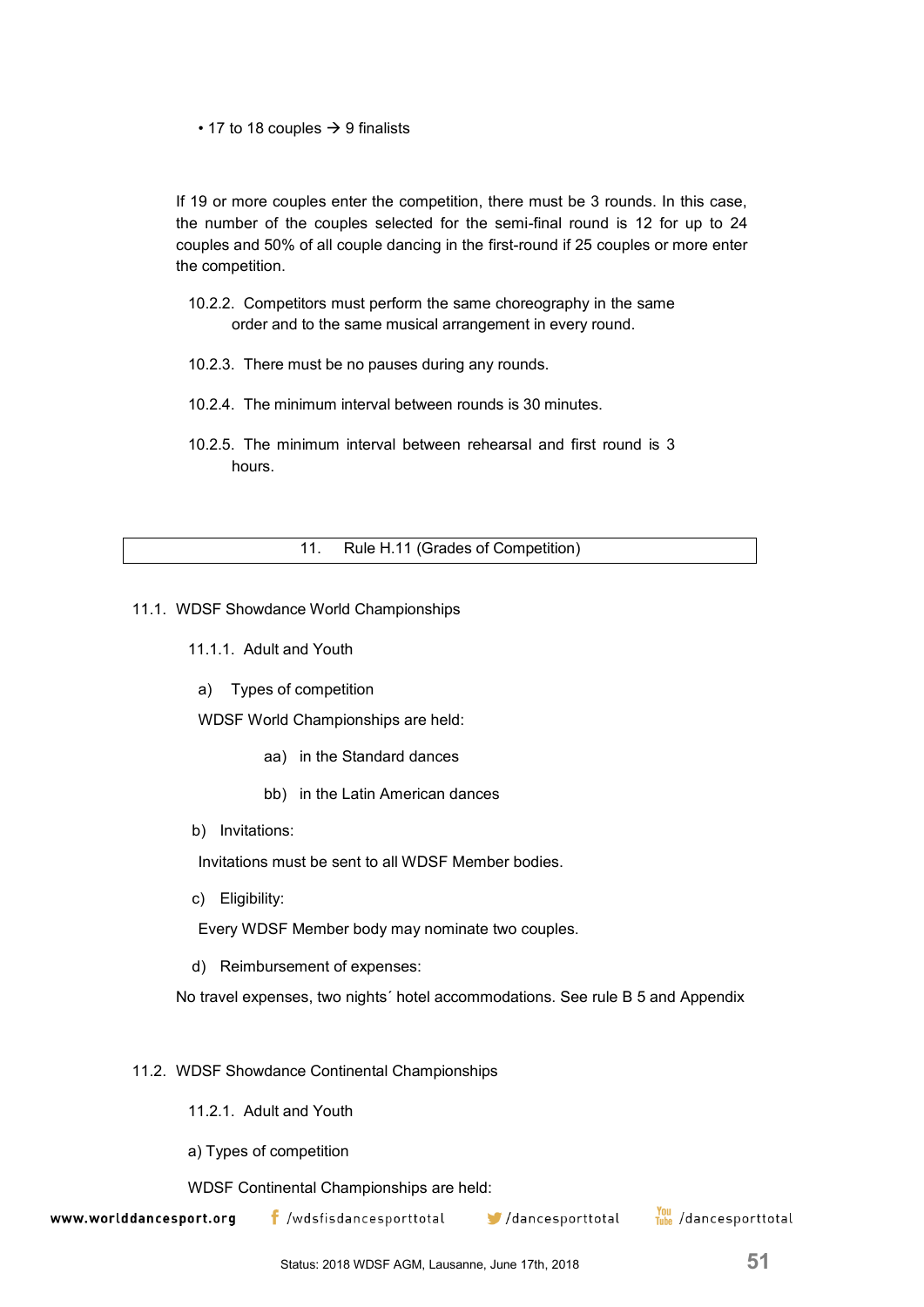aa) in the Standard dances

bb) in the Latin American dances

b) Invitations:

Invitations must be sent to all WDSF Member bodies in the relevant continent. For this purpose, Israel is counted as a part of Europe.

c) Eligibility:

Every WDSF Member body has the right to nominate two couples.

d) Reimbursement of expenses:

No travel expenses, two nights´ hotel accommodations. See rule B 5 and Appendix.

- 11.3. International Showdance Invitational Competitions
	- a) Except for International Team Matches and Formation Competitions a competition may only be described as an "International Showdance Invitational Competition" if it includes couples from at least four WDSF Member bodies
	- b) Invitations:

Invitations must be sent only to WDSF Member bodies unless decided otherwise by the Presidium.

c) Reimbursement of expenses:

The reimbursement of participants shall be subject to agreement between the relevant Member bodies.

- 12. Rule H.12 (Competition Numbers)
- 12.1. During the first draw a competition number must be issued to each couple or their representative. The competition number of the couple performing must be displayed so that it is visible to the Adjudicators and the Audience

13. Rule H.13 (Announcements)

13.1. The organizer must provide a Master of Ceremonies ("compere") to make announcements during the competitions.

All couples must complete a form in which details of their show and the theme of the show are described. When the couple has been announced they must immediately start their performance and enter the floor immediately to begin their show.

You /dancesporttotal  $\mathsf f$  /wdsfisdancesporttotal  $\blacksquare$ /dancesporttotal www.worlddancesport.org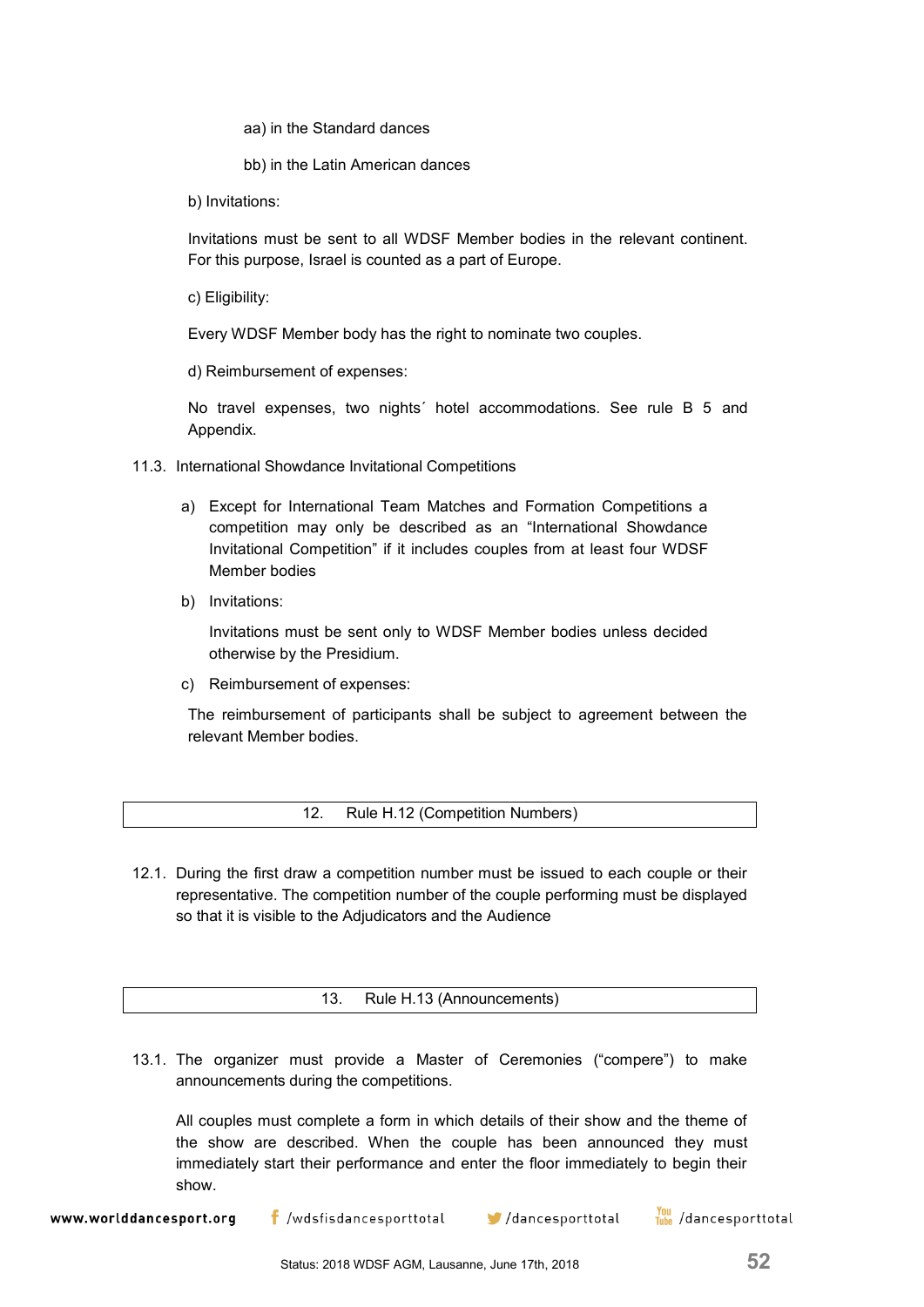For all preliminary rounds the information included in the announcements must be:

- The couples' names:
- The countries they represent;
- The name of the show;

All couples are obliged to hand over the technical description of choreography. This description must include

- The name of the competitors
- The NMF the couple represents
- Description ("runbook") of the musical artwork including the "story" of the show and order of dances and music used including order of lifts and effects.
- This listing of dances is basis for reduction of Choreography and Presentation (CP) described in H 2.1. The reduction points are set beforehand by the scrutineer on advice of the Chairperson once the show has been approved by the rehearsal.

and

- In the final, if additional information it is made available by the couple. The compere's announcements must end with the name of the show.
- The name of the choreographer, the name of the choreographer's school and any other information about the choreographer, may not be mentioned in the announcements.
	- 14. Rule H.14 (Adjudication System)
- 14.1. The version of the WDSF Absolute Judging System adjusted for Showdance competitions with 10 or 12 adjudicators, each judging all 4 judging criteria during the couple's performance, shall be used in Showdance competitions in all the preliminary and final rounds.

15. Rule H.15 (Props/Accessories/Stage Decoration)

15.1. Up to 2 non-electrical, non-flammable light props can be used which will not litter the floor and can be carried by one person.

16.1. WDSF Dress Regulations As minimum requirement the following parts of the WDSF Dress Regulations shall apply:

You /dancesporttotal  $\mathsf f$  /wdsfisdancesporttotal www.worlddancesport.org /dancesporttotal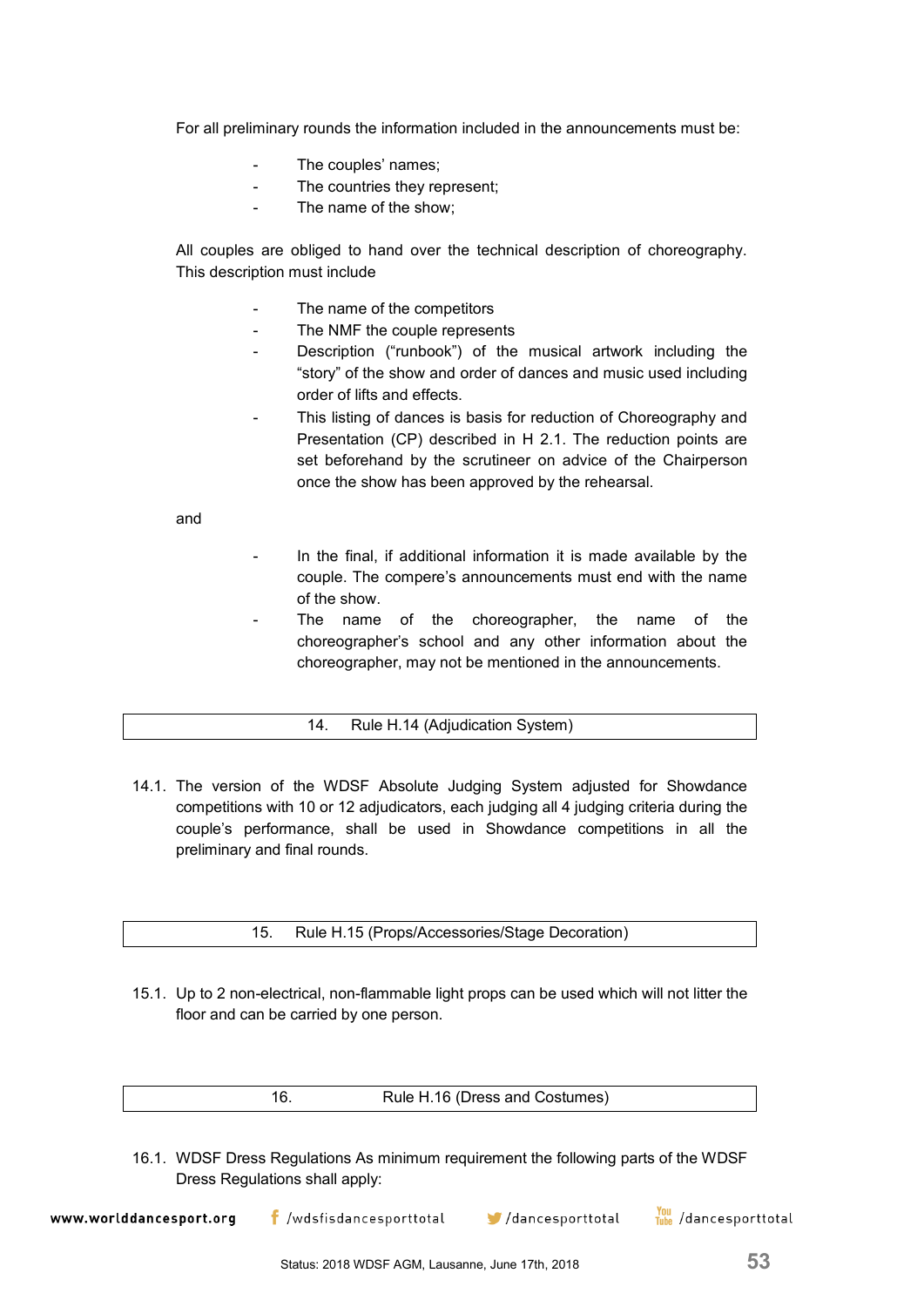- 16.1.1. Intimacy Area (IA): Body zones, which must be covered by non-transparent materials or transparent materials lined with non transparent materials. If skin colour is used, it must be SwD (Skin with Decoration)
- 16.1.2. Good Taste Rule: Any use of material or colour or construction or other contrivance that gives the appearance of non compliance with H.16.1.1, even though there is no breach of the literal wording of these rules, will be a breach of these rules if so determined by the Chairperson of Adjudicators.
- 16.2. The choice of dress and/or costume for man and lady should suit and complement the theme of the show.
- 16.3. Makeup and hair styling for man and lady can suit and complement the theme of the show.

17. Rule H.17 (Chairperson and Invigilator)

17.1. Chairperson and Invigilator

A WDSF Invigilator and a WDSF Chairperson must be appointed by WDSF to chair each competition, to supervise and monitor the organizer's adherence to the Rules, and to disqualify any couple who break any WDSF Rules, regulations or codes or contravene any WDSF policy or Operating Policy. The WDSF Invigilator is responsible to determine whether and ensure that all performances by all couples are presented in accordance with all the rules set out in this part "H. Rules for Competitions (Showdance Competitions)" during both the rehearsals and all competition rounds.

- 17.2. The organizer must provide a camera operator, an up-to-date video camera, and a screen and facilities for slow-motion and still-picture viewing for the invigilator, only for World and Continental Championships.
- 17.3. Every performance in every round, including rehearsals, must be recorded for use in checking for violation of any WDSF Rules, regulations or code or contravention of any WDSF policy or Operating Policy and as proof of violation or contravention in case of disqualification.
- 17.4. Disqualification

Any violation of these Rules in a competition by either athlete in a couple may lead to immediate disqualification of that couple by the Chairperson.

In case of a disqualification a detailed report signed by the WDSF invigilator and WDSF Chairperson, including the video recording of the performance as proof of violation of the Rules or other reason, shall be sent to the WDSF Sports Director not later than 1 week following the conclusion of the competition.

You /dancesporttotal  $\mathsf{f}$  /wdsfisdancesporttotal www.worlddancesport.org  $\blacktriangleright$ /dancesporttotal